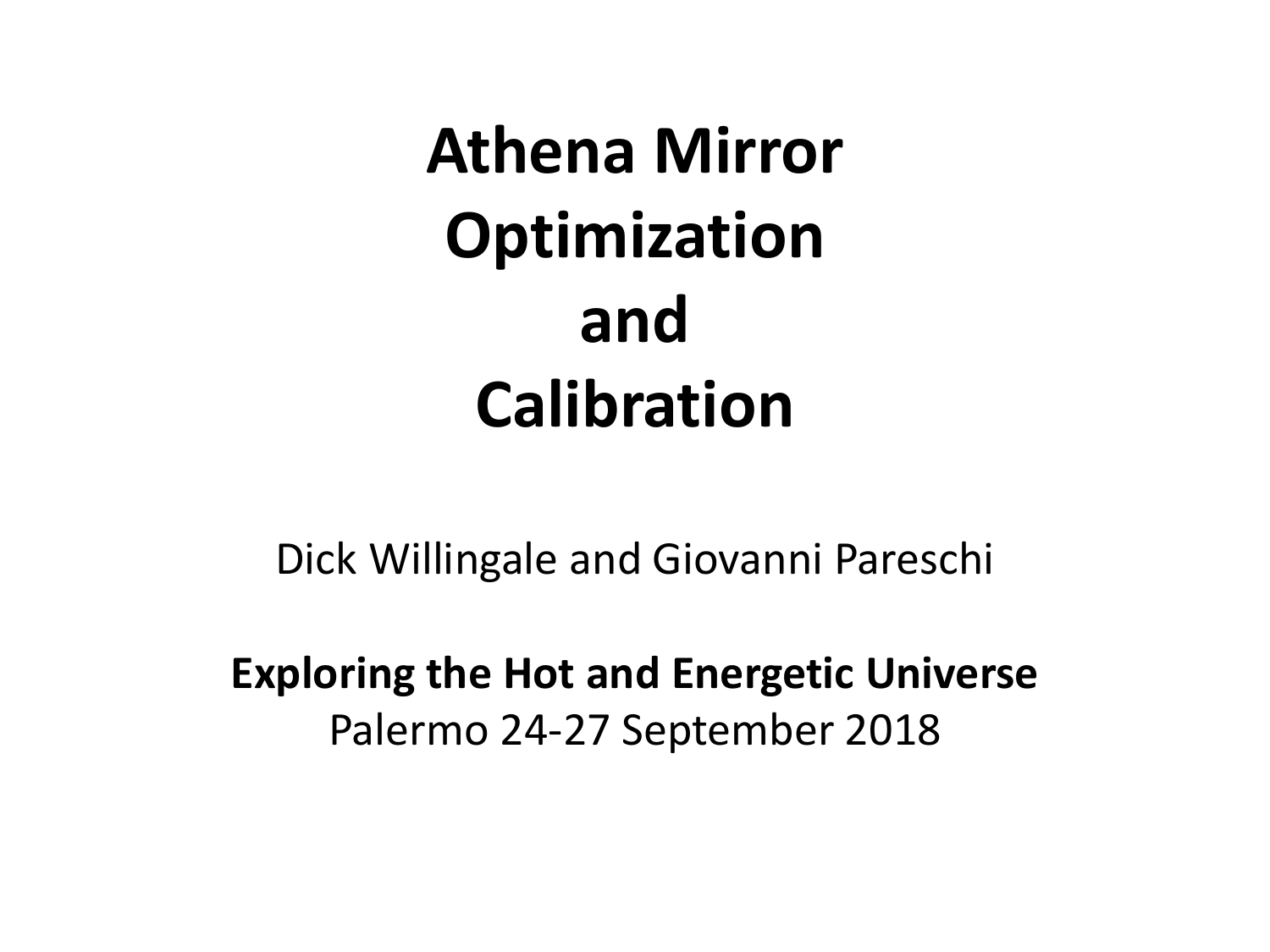# Baseline Design March 2018

**6 sector, 15 row baseline design**



- Designed by Tim Oosterbroek ESTEC to fit in aperture diameter 2.4 m
- 15 rows, 678 SPO modules
- Active radius 259 1183 mm
- Rib spacing in modules 1.0 mm
- Ir coating with  $B_4C$  overcoat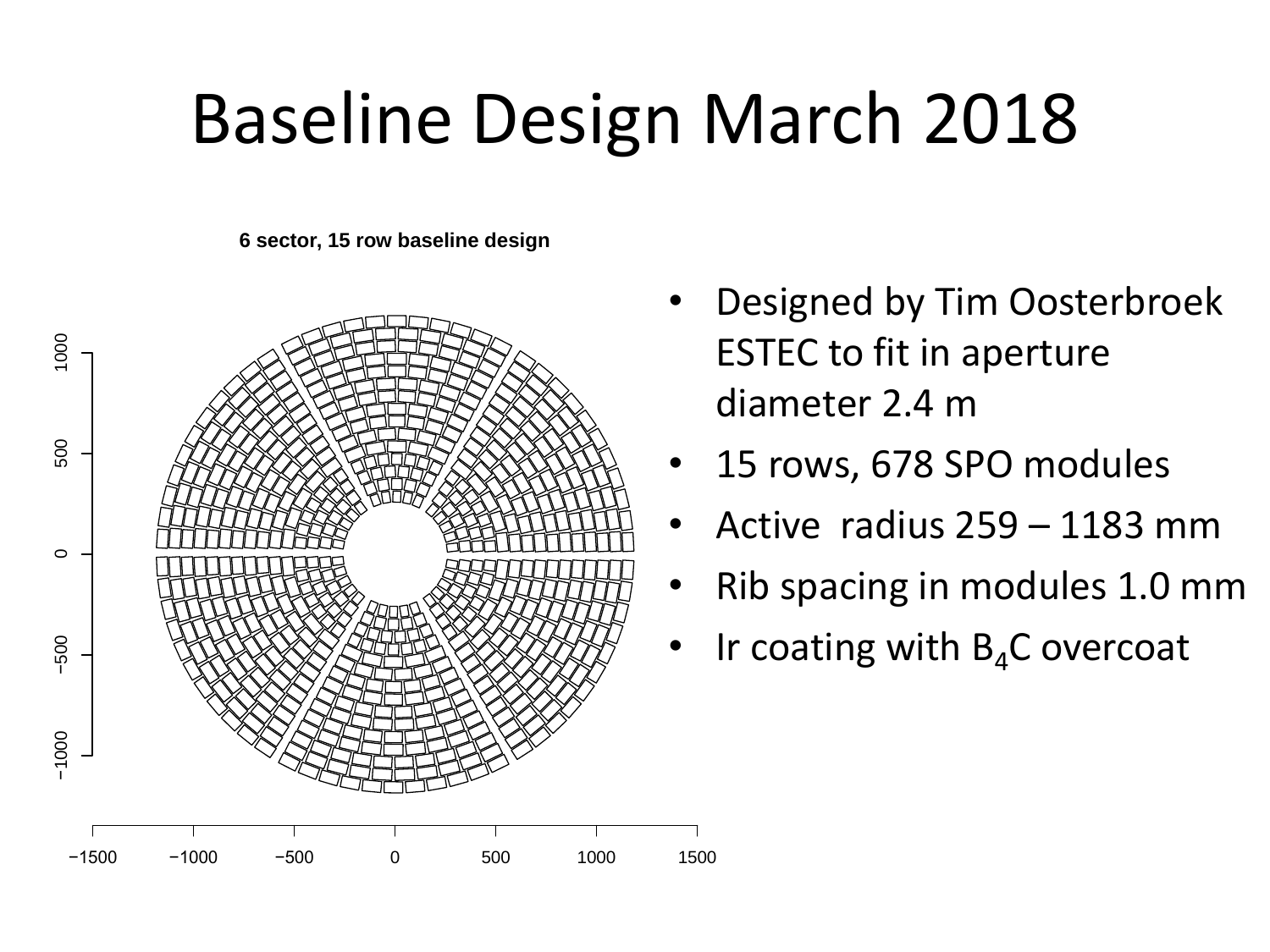# **Optimization**

- We require:
	- Largest possible area at  $\sim$  1 keV  $\sim$ 1.4 m<sup>2</sup>
	- $-$  Angular resolution on-axis  $\sim$ 5 arcseconds
	- Flat field of view low vignetting and little degradation of angular resolution off-axis – WFI FOV 40x40 arcmins<sup>2</sup>
- Constraints:
	- Cost
	- Time (for manufacture and calibration)
	- Mass
	- $-$  Aperture diameter  $<$   $\sim$  2.6 m
	- Number of SPO modules ~700
	- Technology SPO dimensions, rib spacing, overcoat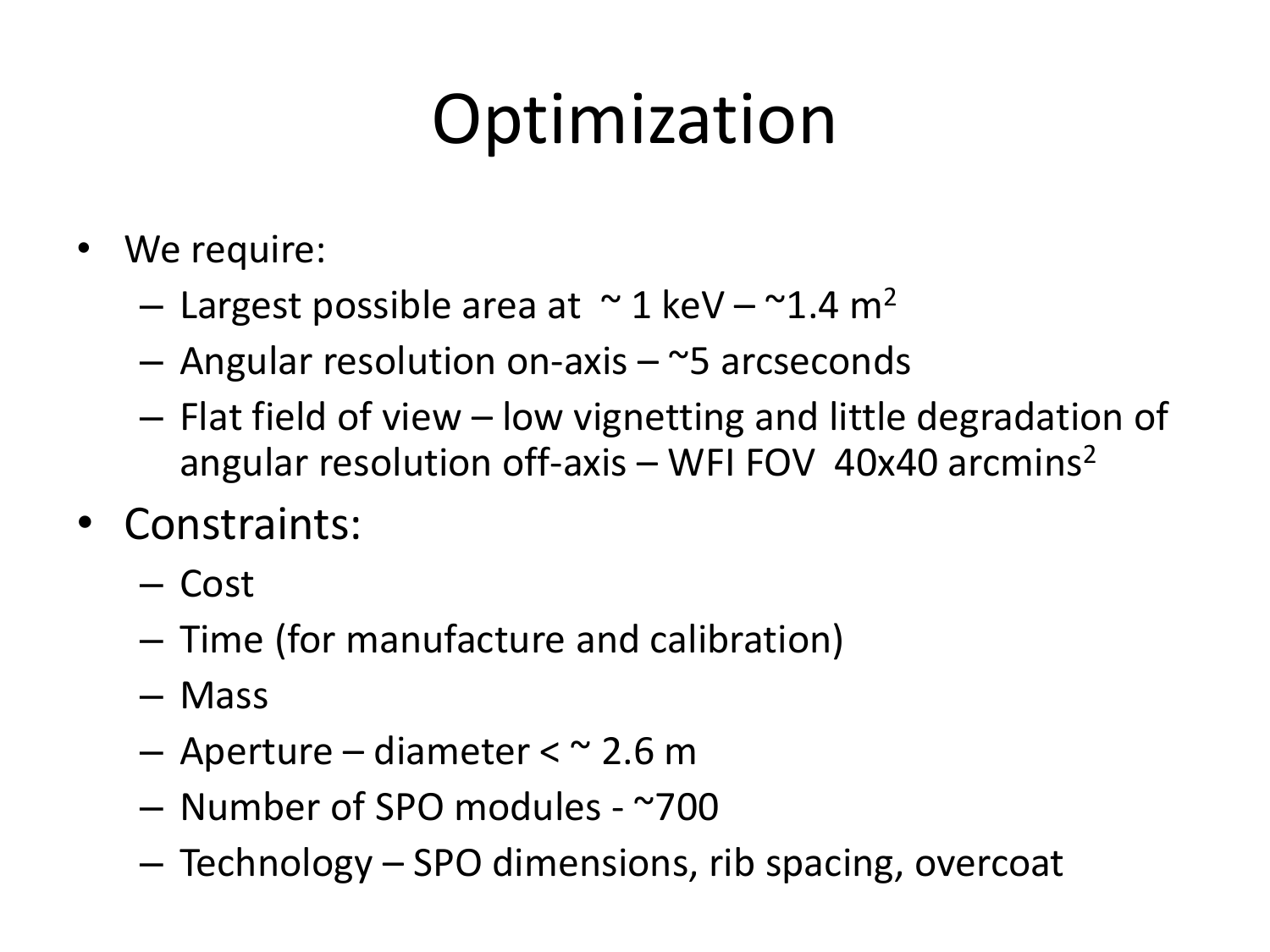## The SPO Module Aperture

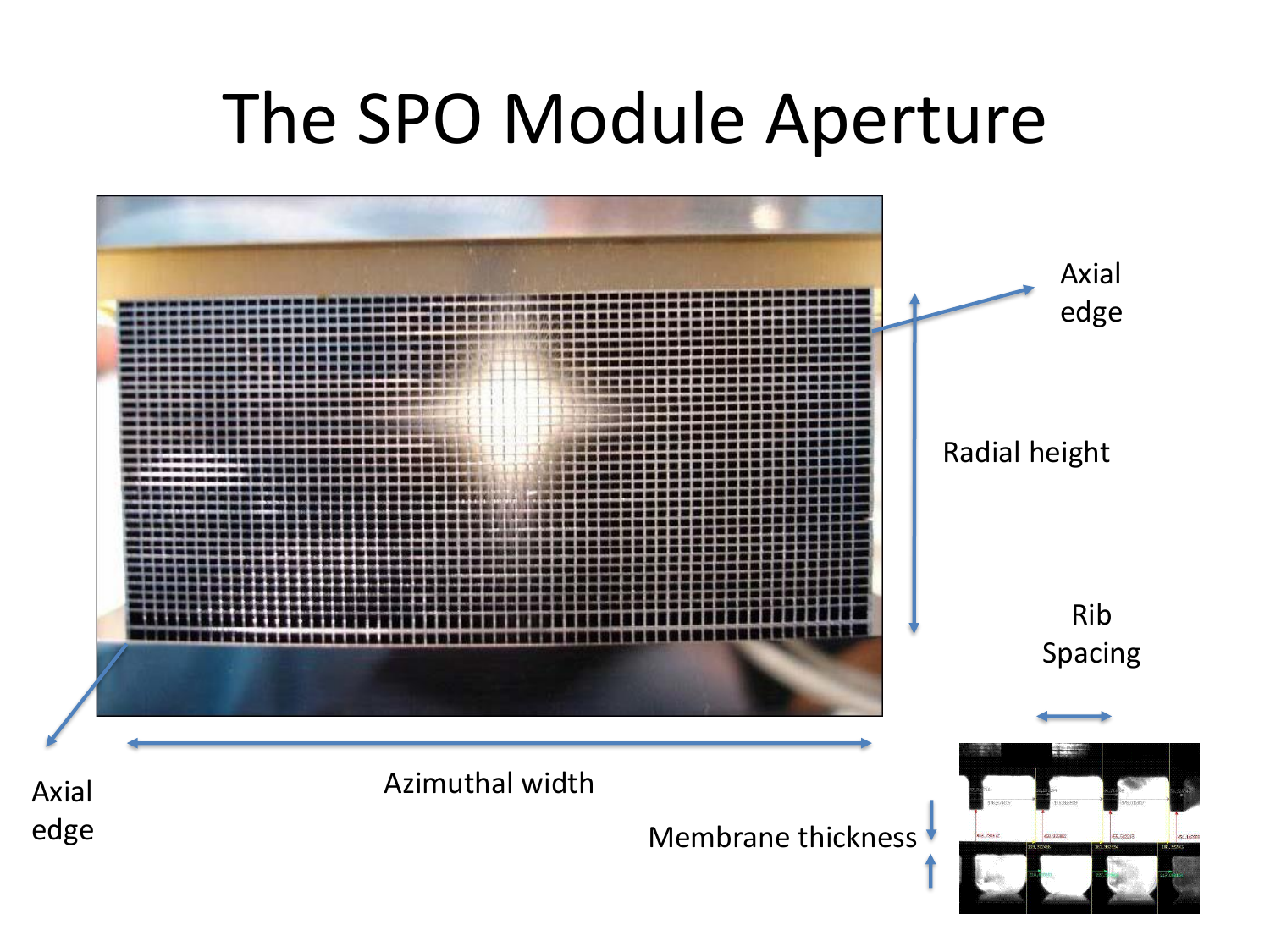# Rib Spacing

- Baseline configuration with 15 rows, 678 modules rib spacing 1 mm
- Rib spacing of 2.3 mm used in the Athena Proposal
- The increase in area as the rib spacing is increased is independent of the coating
- Increasing the rib spacing increases the on-axis area and reduces the vignetting off-axis
- Below are the fractional changes in area from the baseline

|     |      |      | rib spacing mm   1 keV on-axis   1 keV 20' off-axis   6.5 keV 20' off-axis |
|-----|------|------|----------------------------------------------------------------------------|
| 1.O | 1.0  | 1.0  | 1.0                                                                        |
| 1.5 | 1.07 | 1.33 | 2.71                                                                       |
| 2.0 | 1.11 | 1.49 | 3.65                                                                       |
| 2.3 | 1.12 | 1.55 | 4 27                                                                       |

But a large rib spacing may compromise the mechanical integrity of the module!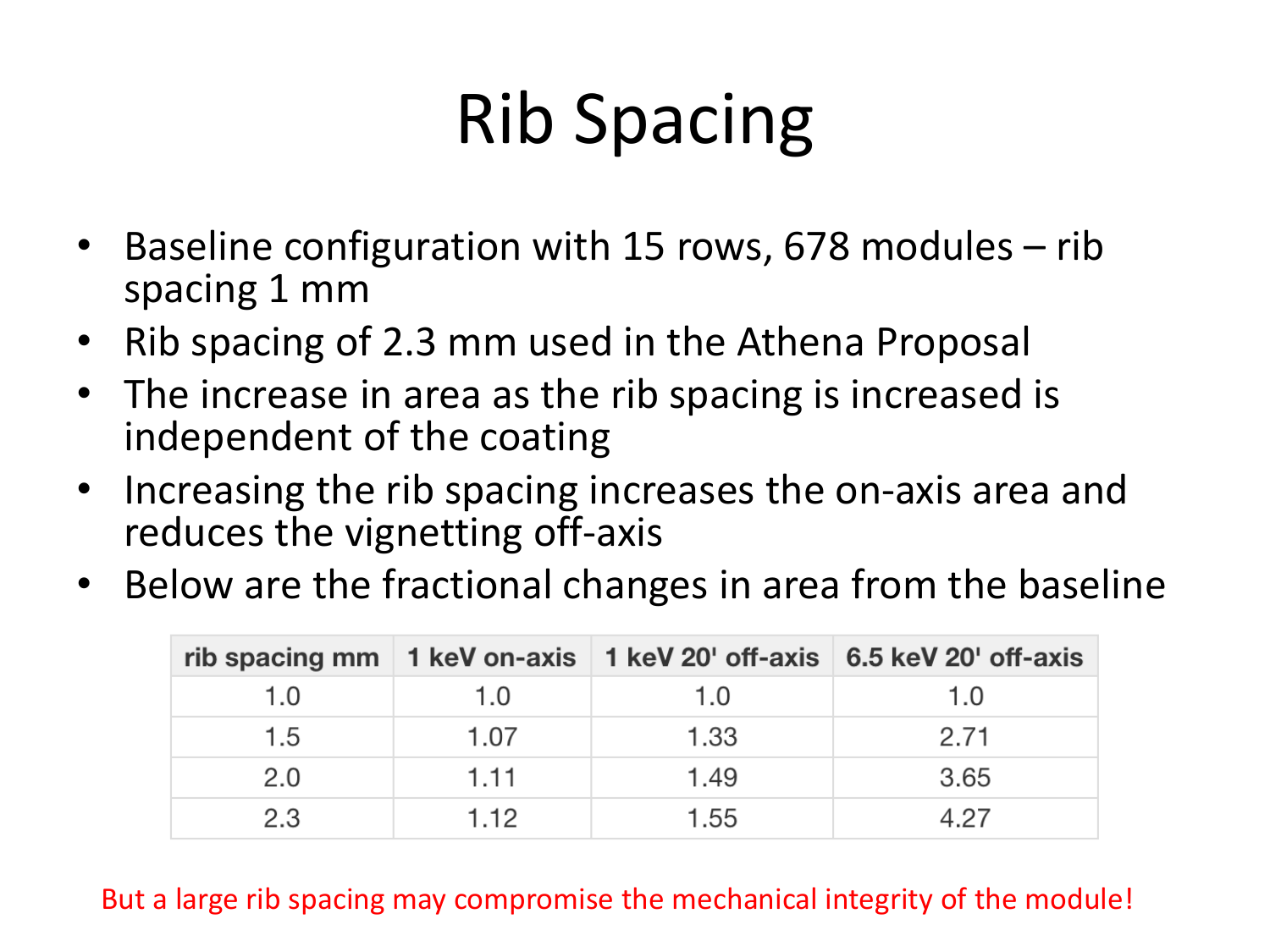## Area + Vignetting 15 row mirror



15 row 1.0 mm rib spacing 20 row 2.3 mm rib spacing



off-axis arc mins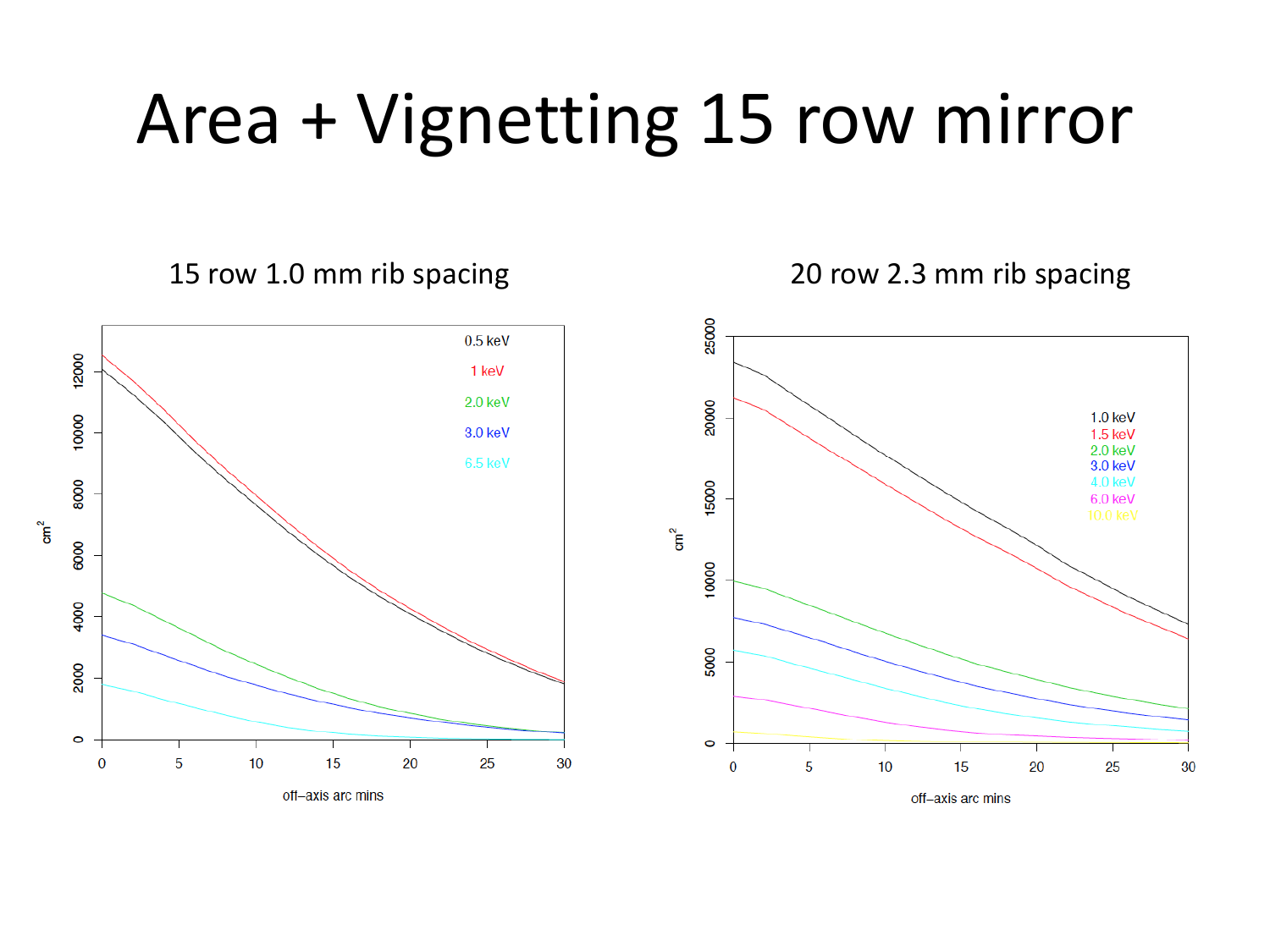# SPO Module HEW across azimuth

- The measured HEW of columns of pores varies as a function of azimuth degrades dramatically along the axial edges of the Si plates.
- The central region is reasonably uniform, degrades ~quadratically towards edge
- Assume a simple model for every module in the aperture  $-$  3 parameters, width of central region, HEW across central region, factor of increase at edge
- E.g. central region width module width-40 mm, central HEW 4.3 arcsecs, factor 10x increase in 20 mm towards the axial edges (see plot below)

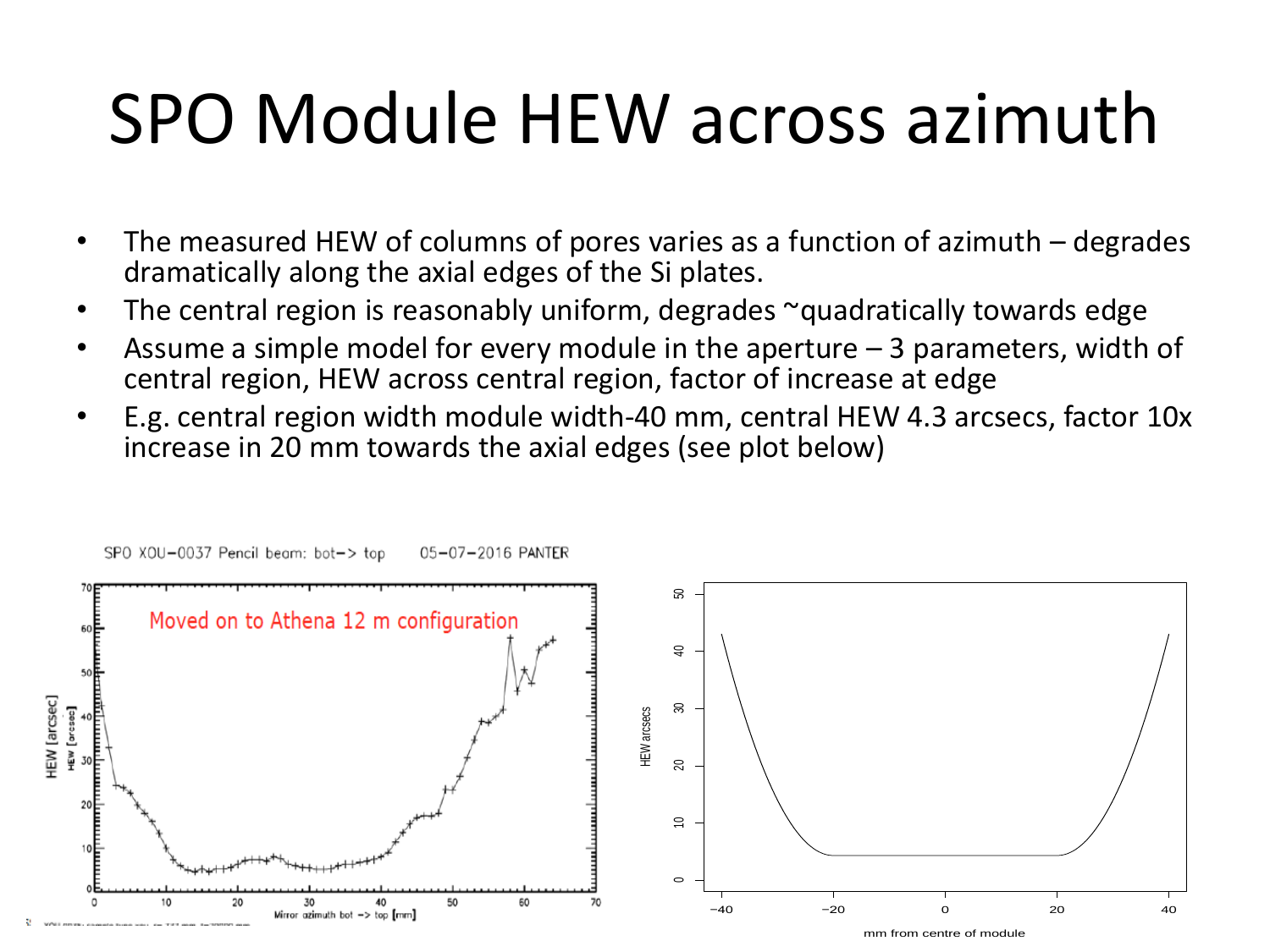# Area-HEW Tradeoff

- Mask the axial edges of the modules
	- Reduction in aperture area (lower sensitivity)
	- Reduction in HEW (higher sensitivity)
- Initially number of modules per ring constant
- Increase the radii of the rings of modules to cover available aperture
	- Maximum radius 1281 mm (ring 17 in 20 row design)
- In so doing can:
	- Keep radial height of modules constant increase the azimuthal width of modules
	- Increase both radial height of modules (more active plates) and width of modules
- If radius of a ring increases then 2 competing effects
	- Grazing angles are larger decreases the reflection efficiency (lower sensitivity)
	- Azimuthal width of modules can be larger increases the aperture area (higher sensitivity)
- Can also consider increasing the number of plates per stack hence increasing the radial height of each module
	- The radial gap between the modules must be kept constant so the radius of each ring must be increased
- Module layout re-packing vary number of sectors and change criteria for defining the azimuthal width of modules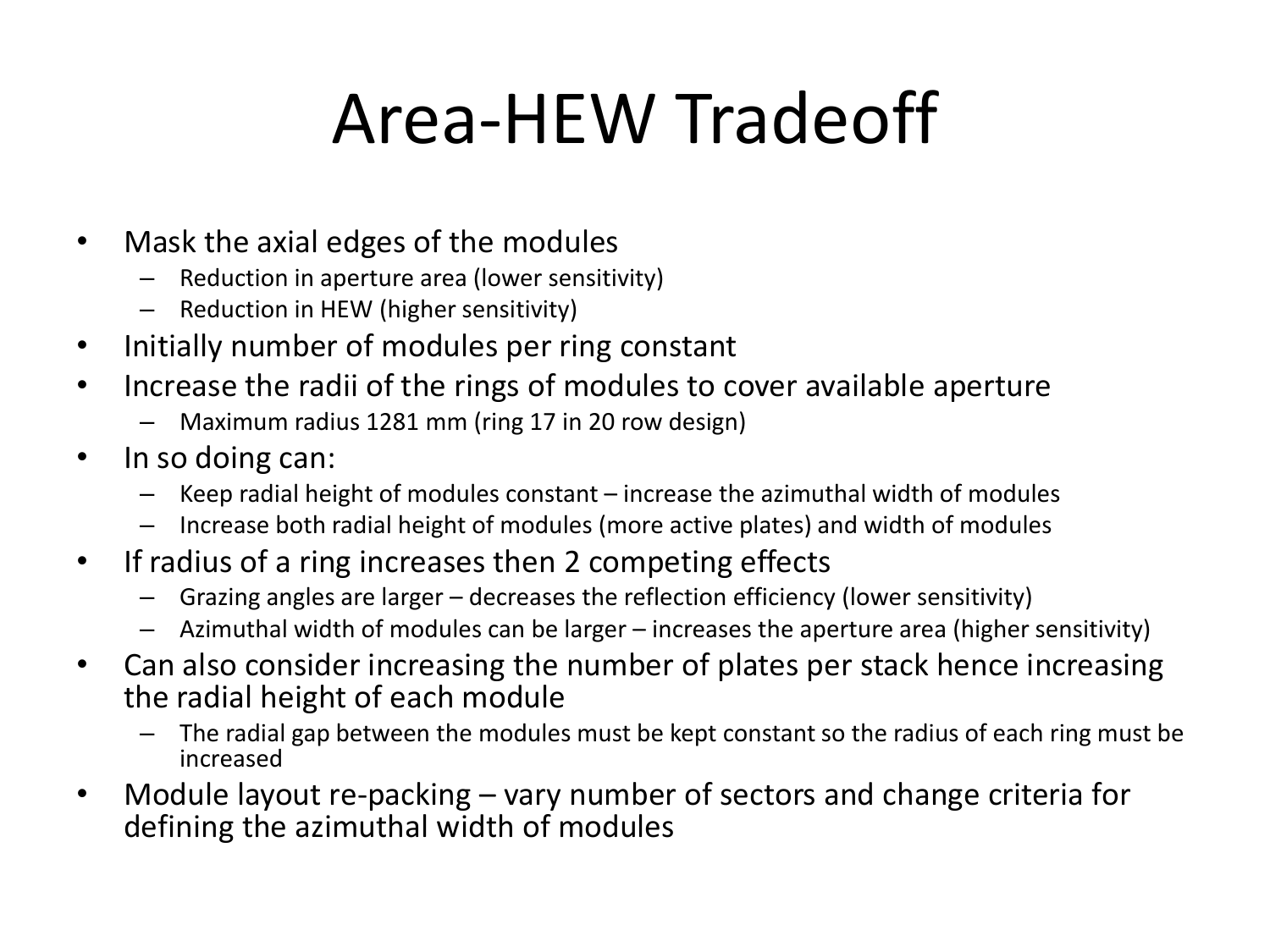## Masking 15 row baseline



- Sensitivity figure of merit ~Area/HEW
- Source confusion ~HEW<sup>2</sup>
- Improved performance for modest mask width ~5 mm
- HEW reduced by ~0.5 arcsec using mask width ~5 mm along each axial edge



axial edge mask width mm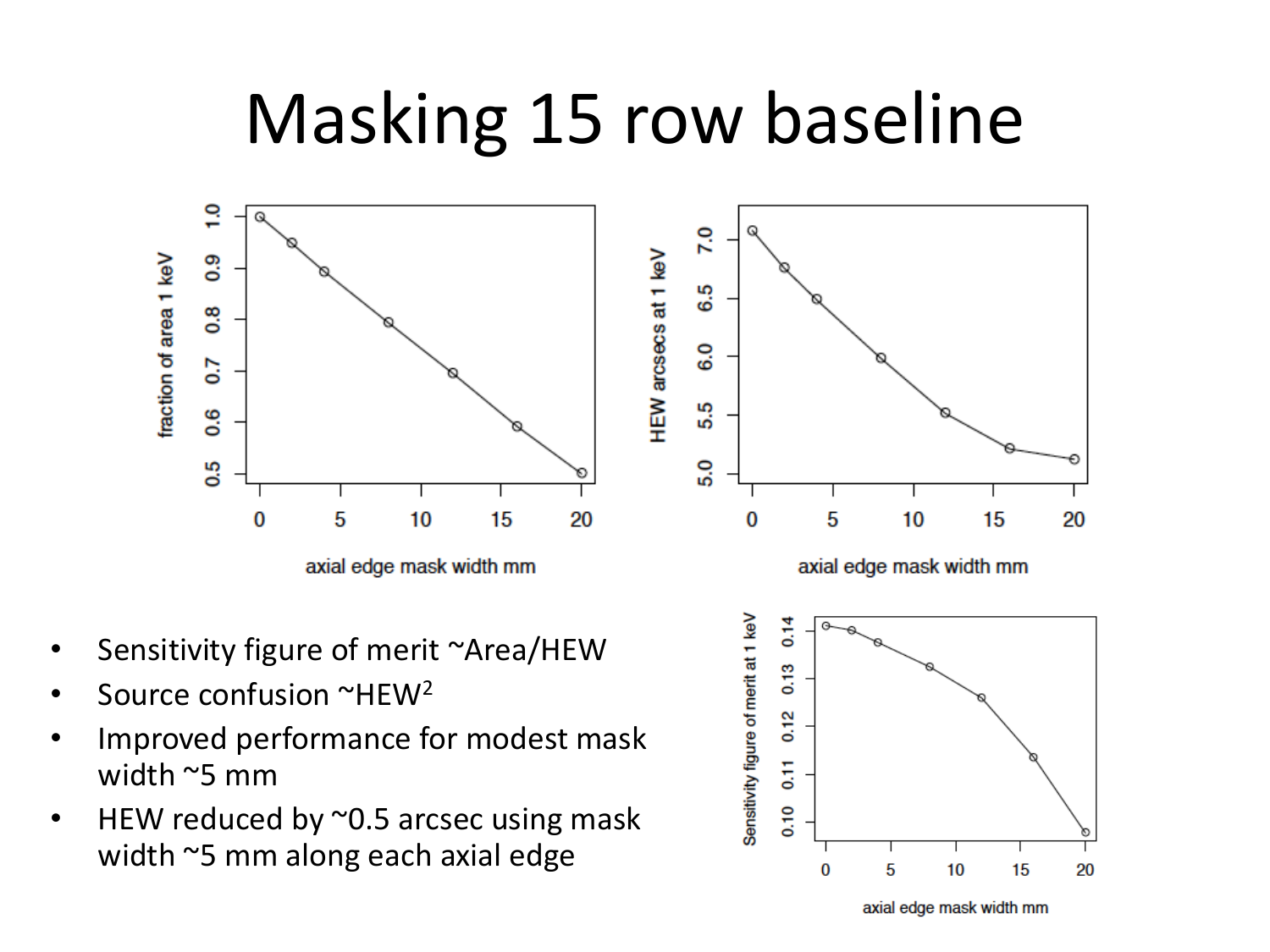# Axial Edge Mask Baseline

| mask width | area 1 keV    | <b>HEW 1 keV</b> | area 6.5 keV  | HEW 6.5 keV |
|------------|---------------|------------------|---------------|-------------|
| mm         | $\text{cm}^2$ | arcsecs          | $\text{cm}^2$ | arcsecs     |
| 0.0        | 12532         | 7.08             | 1821          | 8.05        |
| 2.0        | 11875         | 6.76             | 1678          | 7.71        |
| 4.0        | 11196         | 6.49             | 1566          | 7.37        |
| 8.0        | 9944          | 5.99             | 1284          | 6.83        |
| 12.0       | 8712          | 5.52             | 1023          | 6.12        |
| 16.0       | 7420          | 5.21             | 777           | 5.59        |
| 20.0       | 6270          | 5.13             | 513           | 5.71        |

- Using the baseline configuration
	- 15 rings, 678 modules
	- 1 mm rib spacing
	- SiC overcoat on outer rings 9-15
- Masking axial edges reduces the HEW but also reduces the collecting area
- We would like to increase the size/efficiency of the 678 modules so we can mask axial edges without reducing the baseline area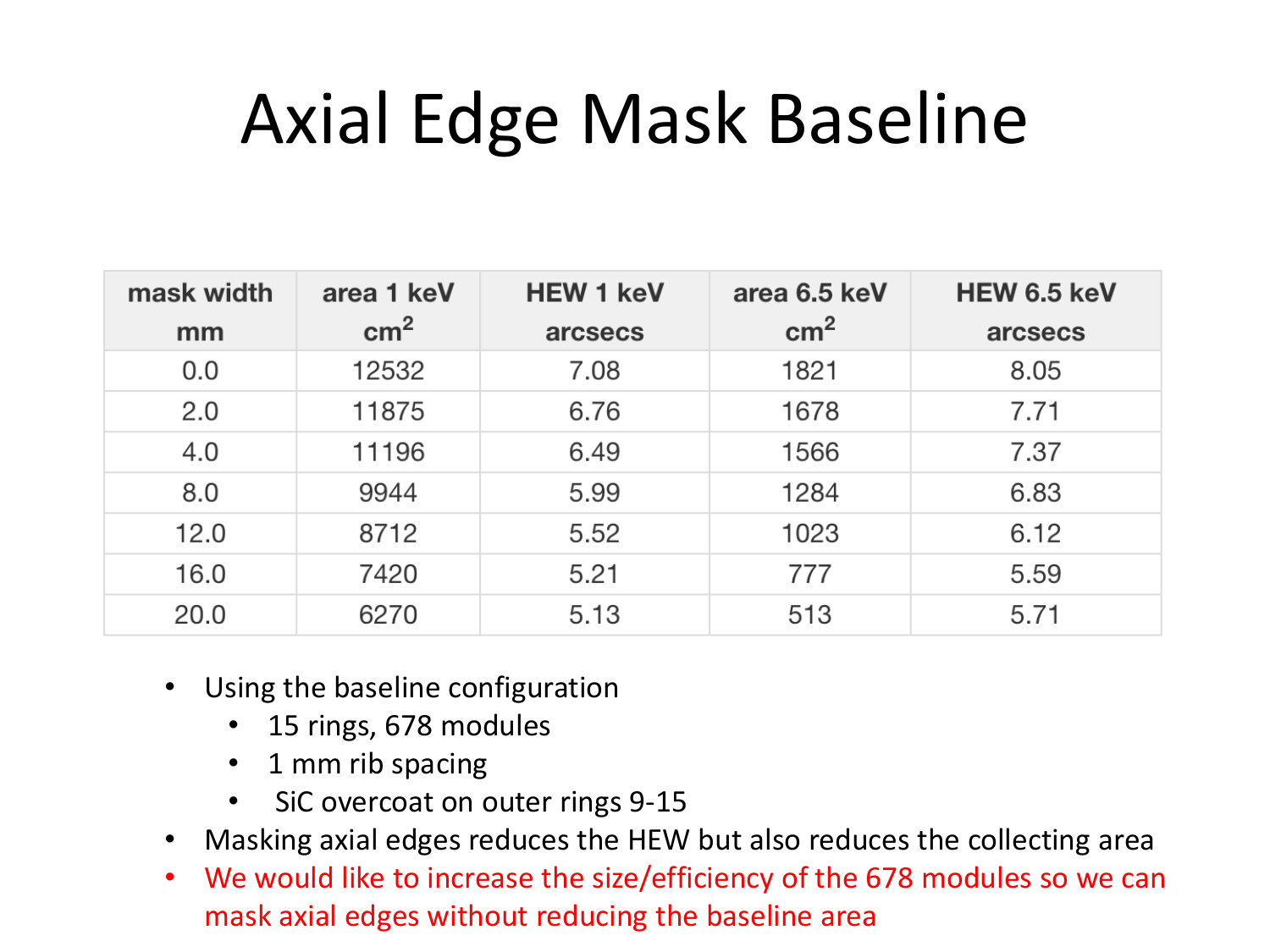# Mirror Coating

- The Si mirror surfaces within the SPOs are coated with high-Z material to enhance the X-ray reflectivity
- Fix configuration as baseline mirror with 15 rows, 678 modules and rib spacing of 1 mm
- Compare the following coating options
	- No coating bare Si mirror surfaces
	- $-$  Ir coating (thick  $\sim$ 100 nm) on all surfaces, rings 1-15
	- $-$  Ir with overcoat B<sub>4</sub>C 10 nm rings 1-15
	- Ir coating on selected rings (remaining rings bare Si)
	- Ir with overcoat of SiC 8 nm selected rings
	- Ir with overcoat of Si 8 nm selected rings
- For each case estimate collecting area  $cm<sup>2</sup>$  at 0.5, 1.0, 2.0, 3.0, 6.5 keV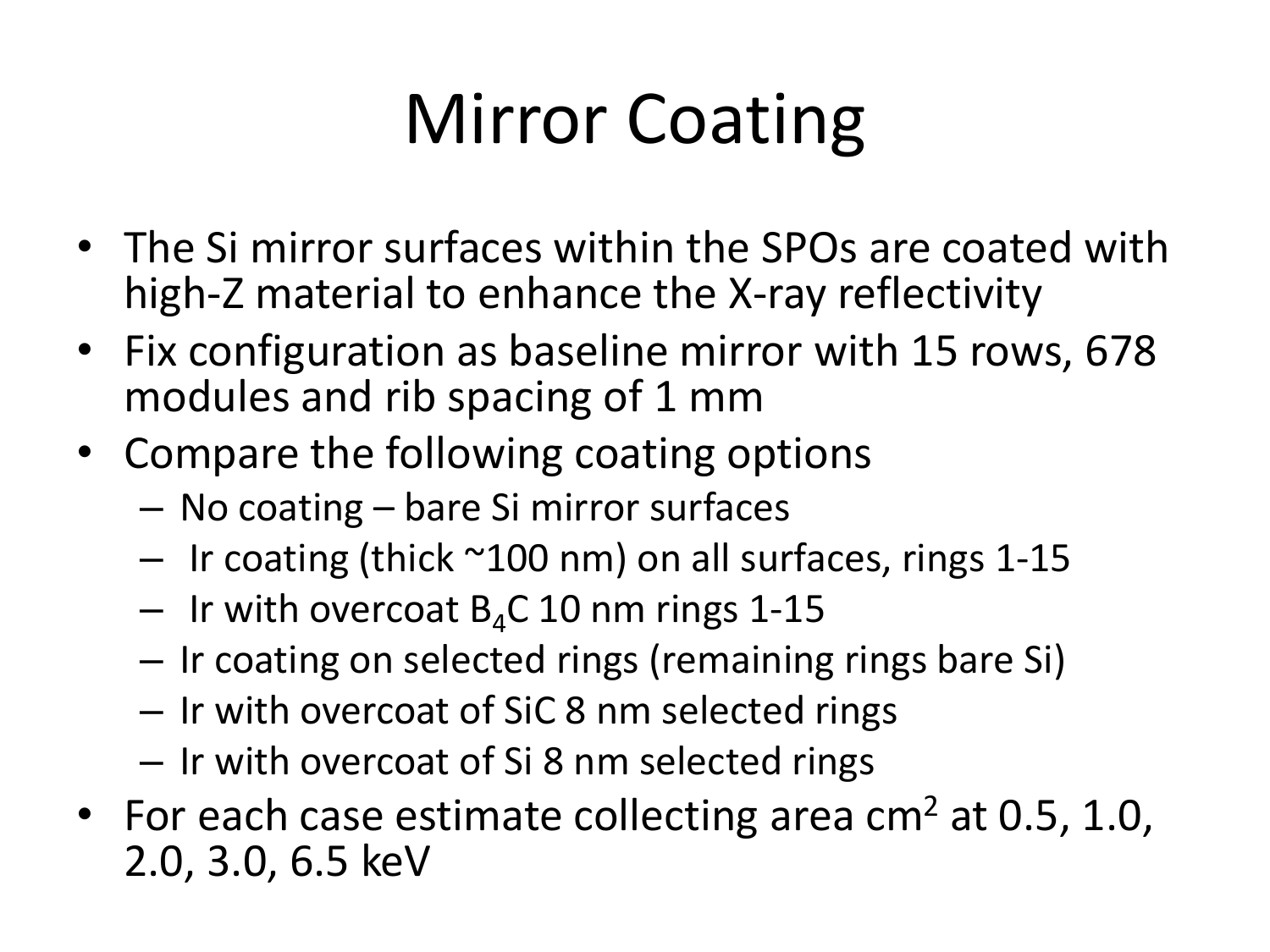# Coating modules in all rings – 1-15

| Coating        | $0.5$ keV $\parallel$ |       | 1.0 keV $\mid$ 2.0 keV $\mid$ 3.0 keV |      | $6.5$ keV |
|----------------|-----------------------|-------|---------------------------------------|------|-----------|
| Si 1-15        | 12257                 | 12523 | 1373                                  | 947  | 2.3       |
| lr 1-15        | 10841                 | 10849 | 6843                                  | 4458 | 1827      |
| $Ir+B_4C$ 1-15 | 12636                 | 13289 | 9559                                  | 5735 | 1828      |

- Bare Si no useful response > 2 keV K absorption edge of Si 1.84 keV and density of Si is low 2.33 gm/cm<sup>3</sup>(hence electron density is low)
- Ir gives largest area > 6 keV density of Ir is high 22.65 gm/cm<sup>3</sup> (hence electron density is high)
- Drop in area 2-4 keV is caused by M absorption edges of Iridium
- 10 nm  $B_4C$  overcoat enhances area < 6 keV the  $B_4C$  behaves like this because the K absorption edges of both C and B are below 1 keV (C 0.282 keV , B 0.188 keV) and overcoat behaves as an interference film
- $B_4C$  overcoat doesn't change area > 6 keV at high energies the  $B_4C$ overcoat becomes transparent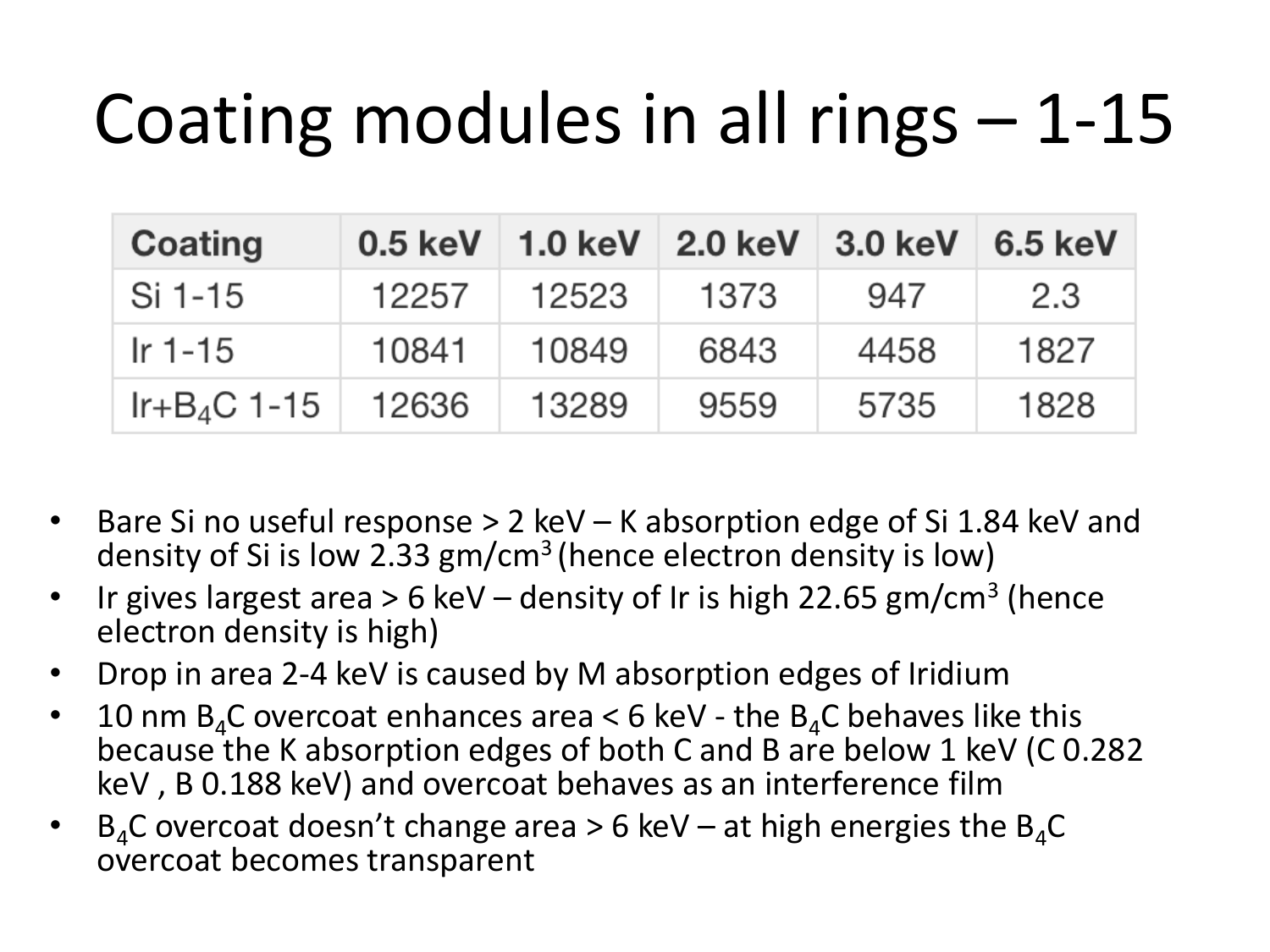# Ir coating selected modules

| <b>Coating</b>   | 0.5 keV | <b>1.0 keV</b> | $2.0 \text{ keV}$ | 3.0 keV | $6.5$ keV |
|------------------|---------|----------------|-------------------|---------|-----------|
| Ir 1-11 Si 12-15 | 11503   | 11494          | 5086              | 3633    | 1826      |
| Ir 1-10 Si 11-15 | 11638   | 11660          | 4558              | 3334    | 1825      |
| Ir 1-9 Si 10-15  | 11762   | 11813          | 4024              | 3003    | 1824      |
| Ir 1-8 Si 9-15   | 11864   | 11953          | 3493              | 3334    | 1819      |
| Ir 1-7 Si 8-15   | 11956   | 12083          | 2979              | 2285    | 1807      |
| Ir 1-6 Si 7-15   | 12033   | 12198          | 2545              | 1933    | 1753      |

- Coating inner rings 1-8 with Ir gives the high response > 6 keV because grazing angles in these rings are less than the critical angle for grazing incidence reflection
- Absorption from Si reduces the area in range 2-4 keV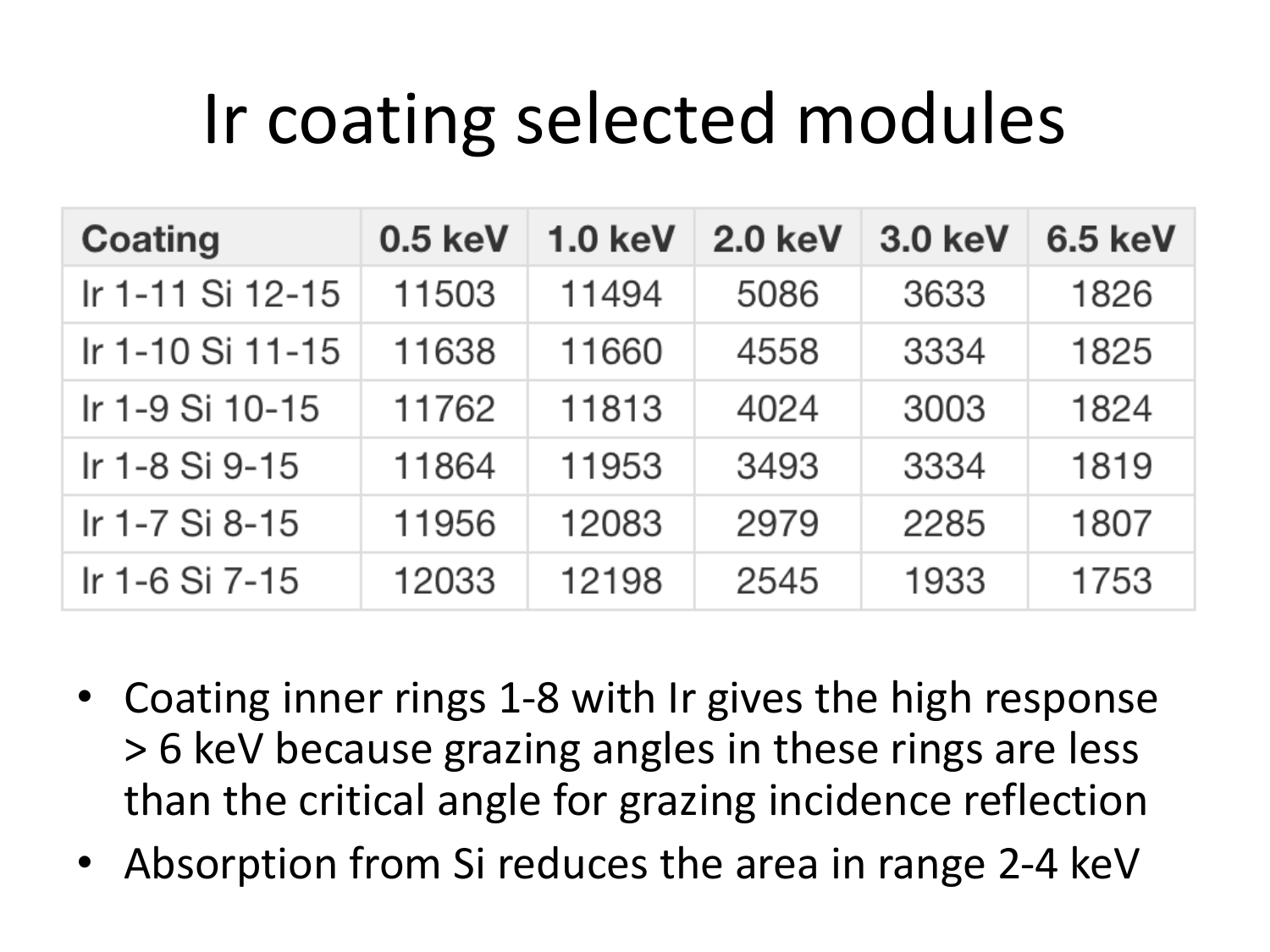## Ir with Si overcoat on selected rings

| Coating               | $0.5$ keV | 1.0 <sub>keV</sub> | $2.0 \text{ keV}$ | <b>3.0 keV</b> | <b>6.5 keV</b> |
|-----------------------|-----------|--------------------|-------------------|----------------|----------------|
| Ir 1-10 Ir+Si 11-15   | 11683     | 11943              | 5142              | 3843           | 1826           |
| Ir 1-9 Ir+Si 10-15    | 11810     | 12105              | 4830              | 3693           | 1825           |
| Ir 1-8 Ir+Si 9-15     | 11915     | 12249              | 4546              | 3571           | 1824           |
| Ir 1-7 Ir+Si 8-15     | 12008     | 12381              | 4291              | 3485           | 1823           |
| Ir 1-6 Ir+Si 7-15     | 12087     | 12494              | 4078              | 3437           | 1823           |
| Ir 1-5 Ir+Si 6-15     | 12153     | 12587              | 3890              | 3415           | 1799           |
| $Ir+Si$ all rows 1-15 | 12311     | 12808              | 3439              | 3486           | 1606           |

- Tradeoff between enhanced response at 1 keV, high area > 6 keV and suppression of area 2-4 keV caused by absorption by Si
- Overcoat of outer rings 9-15 reasonable compromise (rings 1-8 simple Ir coating)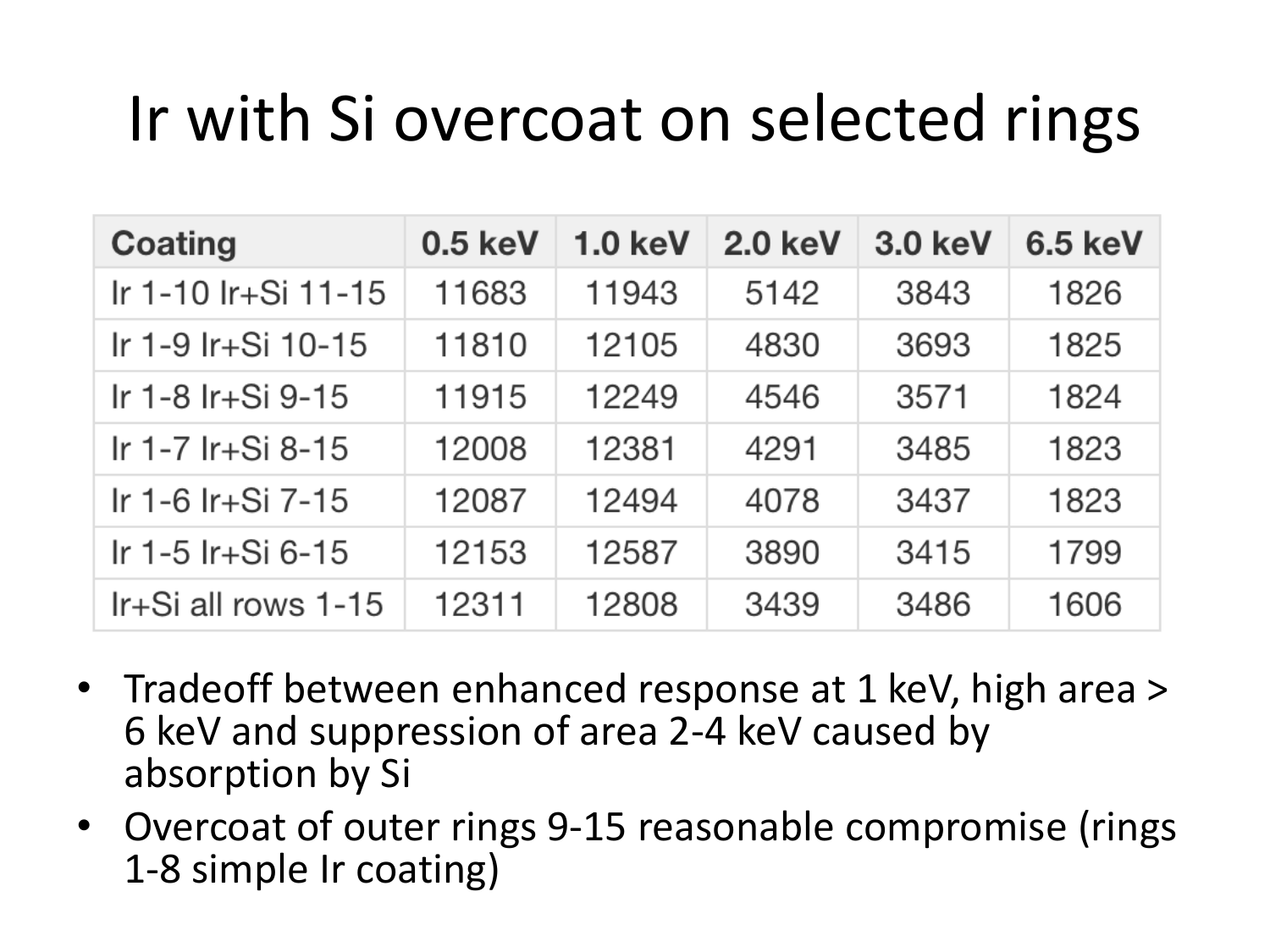# Coating summary

- The best coating is  $Ir + B_4C$  overcoat on all rings 13300 cm<sup>2</sup> at 1 keV, 1820  $cm<sup>2</sup>$  at 6 keV
- If use Ir without an overcoat on all rings then significant degradation < 2 keV
- Use Ir without an overcoat on inner rings 1-8 then retain the area  $^{\sim}1820$  $cm<sup>2</sup>$  at 6.5 keV
- If use overcoat of SiC or Si on the outer rings 9-15 then get 12200-12500  $cm<sup>2</sup>$  at 1 keV
- If leave the outer rings 9-15 as bare Si uncoated then get 11800 cm<sup>2</sup> at 1 keV compared with  $10800$  cm<sup>2</sup> using an Ir coating
- Table below summarises performance of coatings in order of preference

| <b>Coating</b>       | $0.5$ keV | 1.0 <sub>keV</sub> | $2.0 \text{ keV}$ | <b>3.0 keV</b> | <b>6.5 keV</b> |
|----------------------|-----------|--------------------|-------------------|----------------|----------------|
| $Ir+B_4C$ 1-15       | 12636     | 13289              | 9559              | 5735           | 1828           |
| Ir 1-8 $Ir+SiC$ 9-15 | 12022     | 12535              | 4797              | 3446           | 1818           |
| Ir 1-8 Ir+Si 9-15    | 11915     | 12249              | 4546              | 3571           | 1824           |
| Ir 1-8 Si 9-15       | 11864     | 11953              | 3493              | 3334           | 1819           |
| Ir $1-15$            | 10841     | 10849              | 6843              | 4458           | 1827           |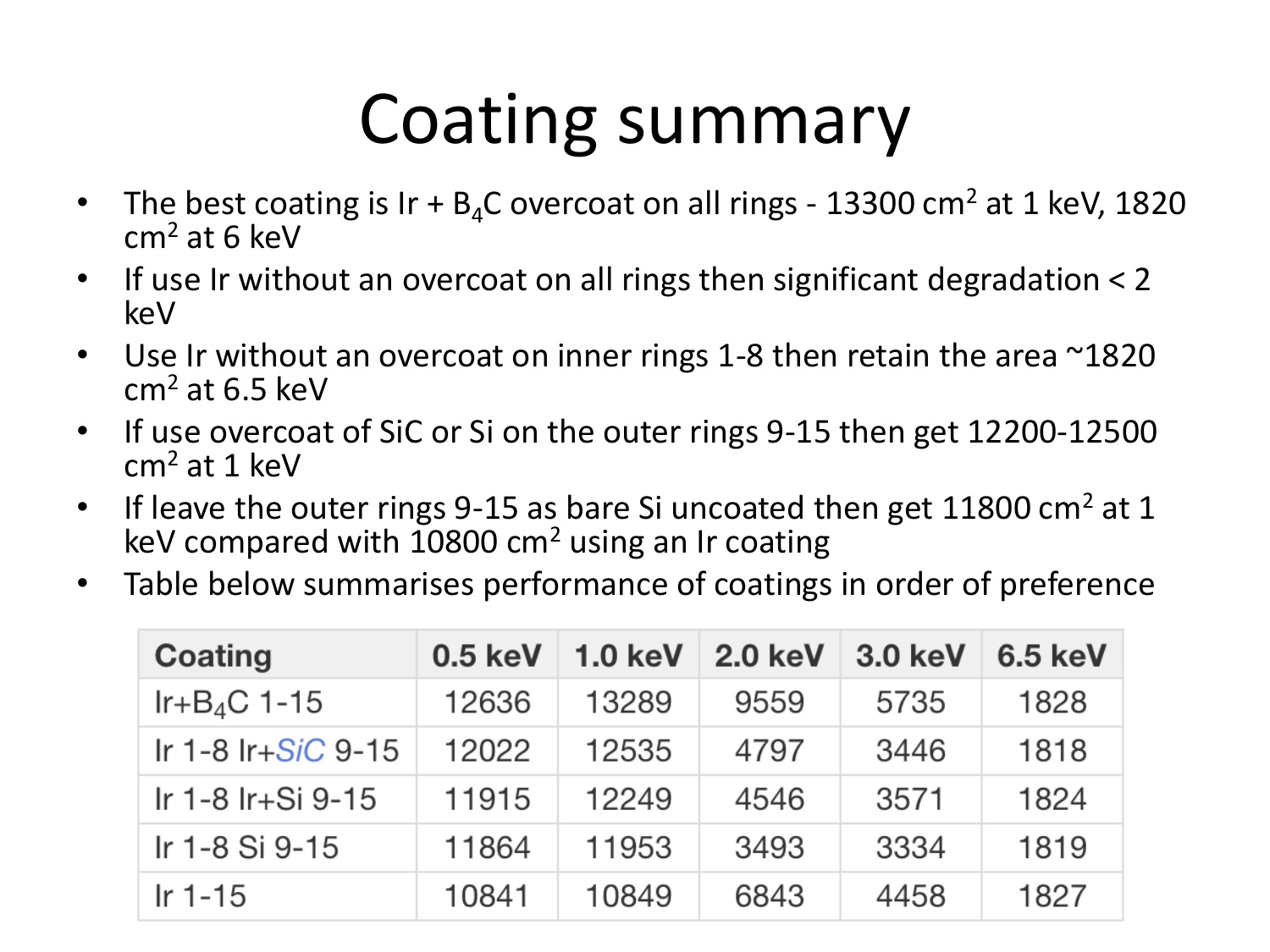# Summary of 678 module options

- Number of rings 15, number of modules 678
- All options attempting to increase the aperture size of the modules
	- Options 1 and 2 increase azimuthal width of modules
	- Options 3 and 4 also increase the radial height of modules
- All options use the same azimuthal spacing, 16.8 mm, and 6 sectors

| option | plate pairs per module | radial gap mm | comment                  |
|--------|------------------------|---------------|--------------------------|
|        | 68                     |               | regular radial spacing   |
|        | 68                     |               | large gap rings 10 to 11 |
| 2      | 68                     | 15.9          | regular radial spacing   |
| 3      | 74                     |               | regular radial spacing   |
|        | 74                     | 11.2          | regular radial spacing   |

- The fractional changes in area are shown in the table to the right
- Options 2 and 4 give reduced area at 6.5 keV because the grazing angles have increased for the inner rings
- Option 3 increases the area over the full energy band

| option        | 1 keV | 3 keV | $6.5$ keV |
|---------------|-------|-------|-----------|
| 1.            | 1.04  | 0.88  | 1.00      |
| $\mathcal{P}$ | 1.05  | 0.91  | 0.88      |
| 3             | 1.11  | 1.05  | 1.05      |
|               | 1.14  | 1.01  | 0.97      |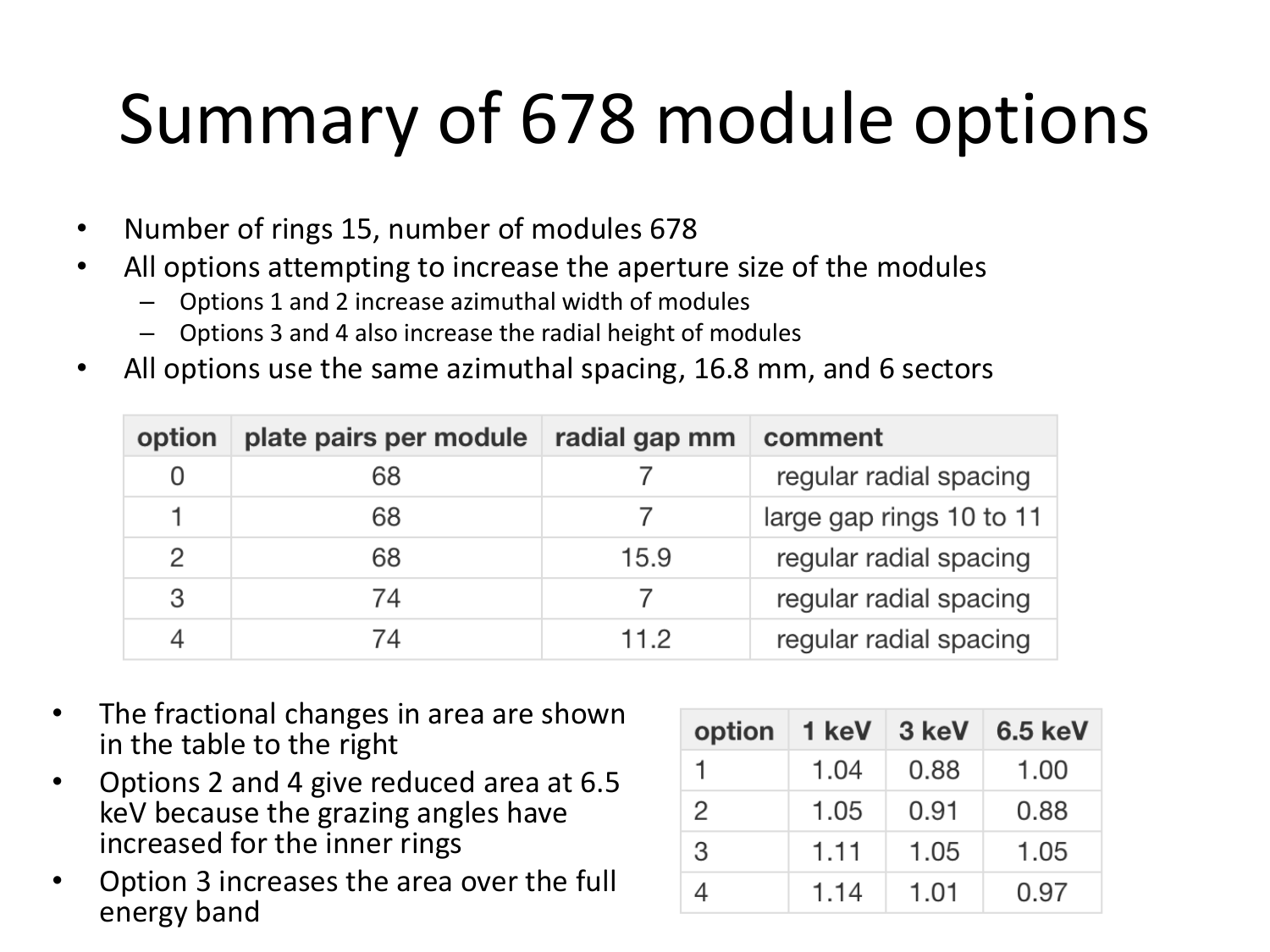# Module re-packing options

Tim Oosterbroek, ESA-ATHENA-ESTEC-PL-DD-0001 16/02/2018 6 azimuthal sectors selected as optimum

|           | # MM | $\overline{A}_{eff}$ @ 1 keV | $Aeff$ @ 6 keV |
|-----------|------|------------------------------|----------------|
| Design 0  | 654  | 1.386                        | 0.221          |
| Design A- | 582  | 1.417                        | 0.228          |
| Design A  | 576  | 1.420                        | 0.226          |
| Design B  | 570  | 1.422                        | 0.228          |
| Design C  | 564  | 1.425                        | 0.229          |

Table 6: Summary of design case #MMs, and Aeff at 1 and 6 keV